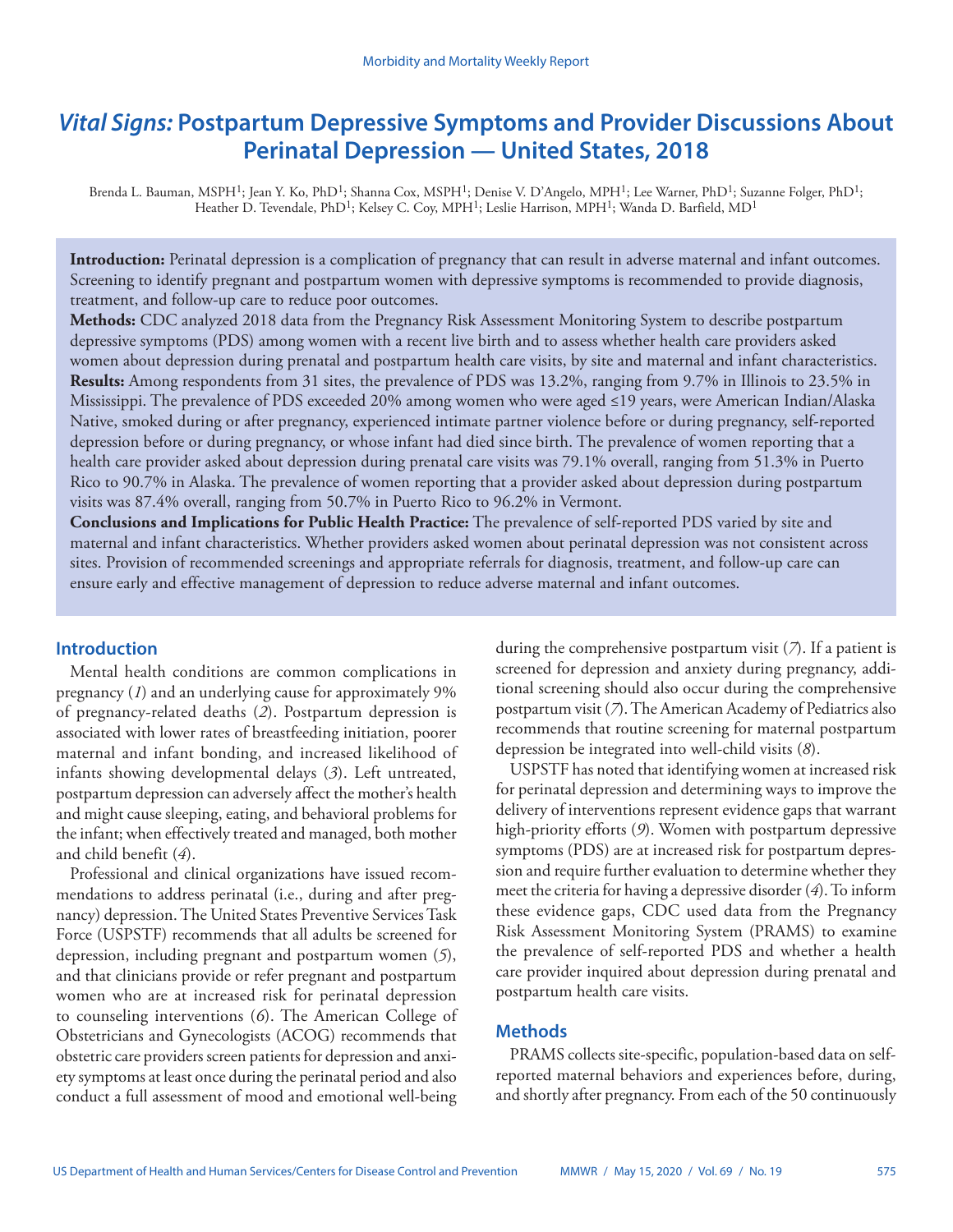participating sites, a stratified, random sample of women with a recent live birth (singleton and multiple births) is selected monthly from birth certificate files, and these women are surveyed 2–6 months postpartum (average = 4 months) using a standardized protocol and questionnaire (*10*). Annually, PRAMS data for each site are weighted for sampling design, nonresponse, and noncoverage to produce data representative of the site's birth population for the year.

Data from 31 PRAMS sites\* that had weighted response rates ≥55% in 2018 were included in this analysis. Data were obtained from the infant's birth certificate and survey questions.† Self-reported PDS were ascertained by categorizing five responses ("always," "often," "sometimes," "rarely," and "never") from the following two questions adapted from the Patient Health Questionnaire-2 screening instrument (*11*): 1) "Since your new baby was born, how often have you felt down, depressed, or hopeless?" and 2) "Since your new baby was born, how often have you had little interest or little pleasure in doing things?" Women responding "always" or "often" to either question were classified as experiencing PDS. Women who had prenatal and postpartum health care visits were asked whether health care providers had inquired about depression during these visits. Health care provider inquiry about depression during prenatal care visits was ascertained by the percentage of women responding "yes" to the question "During any of your prenatal care visits, did a doctor, nurse, or health care worker ask you if you were feeling down or depressed." Health care provider inquiry about depression during postpartum visits was assessed by the percentage of women responding "yes" to the question, "During your postpartum checkup, did a doctor, nurse, or other health care worker ask if you were feeling down or depressed."

The weighted prevalence and 95% confidence intervals for self-reported PDS and health care provider inquiry about depression during prenatal and postpartum visits were calculated overall and by site. Chi-squared tests of independence were used to examine the distribution of both PDS and health

care provider inquiry about depression by selected maternal characteristics (age, race/ethnicity, education level, marital status, participation in the Special Supplemental Nutrition Program for Women, Infants, and Children [WIC] during pregnancy, health insurance at delivery,§ and number of previous live births) and behaviors and experiences (smoking status during the last 3 months of pregnancy or the postpartum period, experience of intimate partner violence before or during pregnancy, and self-reported depression before or during pregnancy). Chi-squared tests of independence were examined for PDS only for selected maternal characteristics (breastfeeding initiation and duration and having a health care provider ask about depression during prenatal and postpartum visits) and infant characteristics (infant's gestational age at birth and infant vital status at survey completion). Subgroup differences in PDS and health care provider inquiry about depression during prenatal and postpartum visits were ascertained using 95% confidence interval<sup>9</sup> estimates of the weighted prevalence.

CDC tested for linear trends in aggregate estimates of PDS from 2012 to 2018 among 16 continuously reporting sites\*\* and linear trends in health care providers asking about depression during prenatal and postpartum visits from 2016 to 2018 for 22 continuously reporting sites,<sup>††</sup> using logistic regression, adjusting for site. All statistical analyses were conducted using a SAS (version 9.4; SAS Institute) complex survey module to account for the PRAMS sampling design.

# **Results**

Among respondents from 31 PRAMS sites, the prevalence of self-reported PDS was 13.2%, ranging from 9.7% (Illinois) and 10.3% (Massachusetts) to 19.4% (West Virginia) and 23.5% (Mississippi) (Table 1). Among 16 continuously reporting sites, a small but statistically significant annual percentage point increase of 0.22% (p-value <0.05) in PDS was observed from 2012 to 2018. PDS prevalence varied by selected demographic and other maternal characteristics (Table 2). Prevalence was

<sup>\*</sup>The 31 sites include Alaska, Colorado, Connecticut, Delaware, Georgia, Illinois, Kansas, Kentucky, Louisiana, Maine, Massachusetts, Michigan, Minnesota, Mississippi, Missouri, Nebraska, New Jersey, New Mexico, New York City, North Dakota, Pennsylvania, Puerto Rico, Rhode Island, South Dakota, Utah, Vermont, Virginia, Washington, West Virginia, Wisconsin, and Wyoming.

<sup>†</sup>Variables obtained from infant's birth certificate include maternal age, race/ ethnicity, education level, marital status, WIC participation during pregnancy, health insurance at delivery, number of previous live births, and infant gestational age at birth. Variables obtained from survey include smoked cigarettes during last 3 months of pregnancy, smoked cigarettes postpartum, any intimate partner violence before or during pregnancy, breastfeeding duration, infant vital status at survey completion, self-reported depression before pregnancy, self-reported depression during pregnancy, health care provider asked about depression during prenatal visits, health care provider asked about depression during postpartum visits, and postpartum depressive symptoms.

<sup>§</sup> Health insurance at delivery coded in order of priority: "Private (Private Insurance, Champus/Tricare)"; "Medicaid (Medicaid)"; and "None (Self-Pay, Indian Health Service)." "Other Gov" or "Other" were excluded because these were non-Medicaid, state-specific plans.

<sup>¶</sup> To provide general guidance on the statistical differences, 95% confidence intervals (CIs) for the prevalence were compared across groups, with an emphasis on identifying differences (i.e., nonoverlap of CIs) between categories within the selected variables. This typically conservative approach might fail to note differences between estimates more often than formal statistical testing. Overlap between CIs does not necessarily mean that there is no statistical difference between estimates.

<sup>\*\*</sup> The 16 sites include Alaska, Delaware, Illinois, Maine, Massachusetts, Missouri, New Jersey, New Mexico, New York City, Pennsylvania, Utah, Vermont, Washington, West Virginia, Wisconsin, and Wyoming.

<sup>††</sup> The 22 sites include Alaska, Colorado, Connecticut, Delaware, Illinois, Louisiana, Maine, Massachusetts, Michigan, Missouri, New Jersey, New Mexico, New York City, Pennsylvania, Rhode Island, Utah, Vermont, Virginia, Washington, West Virginia, Wisconsin, and Wyoming.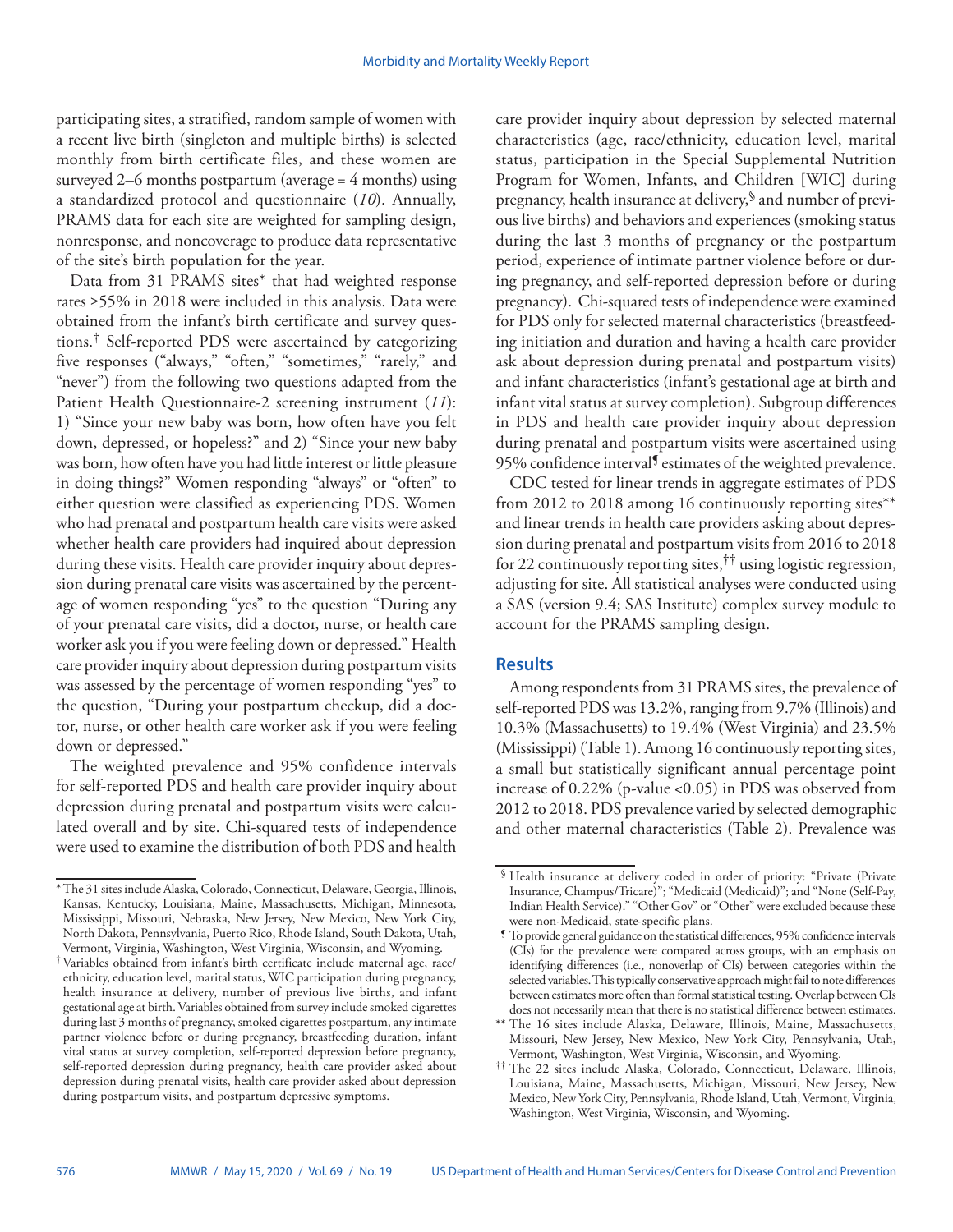higher among women aged ≤19 and 20–24 years, those who were non-Hispanic black (black), non-Hispanic American Indian/Alaska Native (American Indian/Alaska Native) or non-Hispanic Asian/Pacific Islander (Asian/Pacific Islander), who had completed ≤12 years of education, and were not married (includes living with partner), than among those aged 25–34 and ≥35 years, who were non-Hispanic white (white) or Hispanic, had completed >12 years of education and were married. Prevalence was also higher among women who had participated in WIC during pregnancy, had Medicaid at delivery, smoked cigarettes during the last 3 months of pregnancy or postpartum, breastfed their infants for <8 weeks, had experienced intimate partner violence before or during pregnancy, self-reported depression before or during pregnancy, or whose infant had died since birth, compared with women who had not participated in WIC, had private health insurance, had not smoked during the last trimester or postpartum, breastfed their infants for ≥8 weeks, had not experienced intimate partner violence, had not experienced depression before or during pregnancy, and whose infant was alive at the time of the survey. PDS prevalence exceeded 20% among women aged ≤19 years, American Indians/Alaska Natives, women who smoked during or after pregnancy, experienced intimate partner violence or depression before or during pregnancy, or whose infant had died since birth.

Nearly all women (99.2%) received prenatal care; 79.1% of those who received prenatal care reported being asked by a health care provider about depression during pregnancy. The prevalence of health care provider inquiry about depression during prenatal visits varied by site, ranging from 51.3% (Puerto Rico) and 69.4% (Mississippi) to 90.6% (Minnesota) and 90.7% (Alaska) (Table 3).

The percentage of women who reported that a health care provider asked about depression during prenatal visits was higher among respondents aged ≤19 and 20–24 years than among those aged ≥25 years, and was higher among those who were black, Hispanic, American Indian/Alaska Native, or non-Hispanic other (other) than among respondents who were white or Asian/Pacific Islander. Prevalence was also higher among those who had ≤12 years of education, were not married, had participated in WIC, had Medicaid at delivery, smoked cigarettes during the last trimester of pregnancy, or self-reported depression before or during pregnancy compared with those who had >12 years of education, were married, had not participated in WIC, had private or no health insurance, had not smoked during the last trimester of pregnancy, or had not experienced depression before or during pregnancy (Table 4). Among 22 continuously reporting sites, the prevalence of health care provider inquiry about depression during prenatal visits increased significantly during 2016–2018, from

| Site            | $No.*$ | Postpartum depressive<br>symptoms $%^{\dagger}$ (95% CI) |  |  |
|-----------------|--------|----------------------------------------------------------|--|--|
| All 31 sites    | 32,659 | 13.2 (12.6-13.8)                                         |  |  |
| Alaska          | 974    | 14.8 (12.2-17.3)                                         |  |  |
| Colorado        | 1,117  | $11.1 (8.8 - 13.3)$                                      |  |  |
| Connecticut     | 1,380  | $11.7(9.6 - 13.7)$                                       |  |  |
| Delaware        | 824    | 13.1 (10.7–15.5)                                         |  |  |
| Georgia         | 752    | 13.6 (10.4-16.7)                                         |  |  |
| <b>Illinois</b> | 1,298  | $9.7(7.9 - 11.4)$                                        |  |  |
| Kansas          | 958    | $14.7(11.6 - 17.7)$                                      |  |  |
| Kentucky        | 738    | 14.0 (10.7-17.2)                                         |  |  |
| Louisiana       | 844    | 15.9 (13.3-18.6)                                         |  |  |
| Maine           | 812    | $10.9(8.2 - 13.5)$                                       |  |  |
| Massachusetts   | 1,412  | $10.3(8.4-12.2)$                                         |  |  |
| Michigan        | 1,790  | 16.4 (14.2-18.5)                                         |  |  |
| Minnesota       | 1,262  | $10.6(8.5-12.7)$                                         |  |  |
| Mississippi     | 1,169  | 23.5 (20.5-26.6)                                         |  |  |
| Missouri        | 921    | $13.7(11.2 - 16.3)$                                      |  |  |
| Nebraska        | 1,293  | $12.1(9.5 - 14.7)$                                       |  |  |
| New Jersey      | 1,151  | $11.2(9.3-13.0)$                                         |  |  |
| New Mexico      | 1,194  | 15.3 (13.2-17.4)                                         |  |  |
| New York City   | 1,469  | 15.5 (13.2-17.7)                                         |  |  |
| North Dakota    | 865    | $11.7(9.1 - 14.3)$                                       |  |  |
| Pennsylvania    | 934    | 14.7 (12.0-17.4)                                         |  |  |
| Puerto Rico     | 943    | $10.8(8.3 - 13.3)$                                       |  |  |
| Rhode Island    | 1,061  | 12.3 (9.9-14.6)                                          |  |  |
| South Dakota    | 995    | $13.0(10.7-15.3)$                                        |  |  |
| Utah            | 1,222  | 14.7 (12.3-17.0)                                         |  |  |
| Vermont         | 848    | $10.7(8.5-12.9)$                                         |  |  |
| Virginia        | 1,126  | $13.5(10.1 - 16.8)$                                      |  |  |
| Washington      | 1,100  | $11.4(9.2 - 13.5)$                                       |  |  |
| West Virginia   | 681    | 19.4 (15.9-22.9)                                         |  |  |
| Wisconsin       | 988    | $10.5(8.0-12.9)$                                         |  |  |
| Wyoming         | 538    | 15.7 (12.0-19.5)                                         |  |  |

**TABLE 1. Prevalence of self-reported postpartum depressive symptoms among women with a recent live birth, 31 sites — Pregnancy Risk Assessment Monitoring System (PRAMS), 2018**

**Abbreviation:** CI = confidence interval.

\* Unweighted sample size.

† Weighted percentage.

76.2% to 79.3% (p <0.05), with an average annual percentage point increase of 1.5% (data not shown).

Overall, 90.1% of women attended a postpartum visit, among whom 87.4% reported being asked by a health care provider about depression during the visit. The percentage of women reporting that their health care provider asked about depression during a postpartum visit varied by site, ranging from 50.7% (Puerto Rico) and 73.1% (New York City) to 95.9% (Minnesota) and 96.2% (Vermont) (Table 3). The reported percentage of having a health care provider ask about depression during a postpartum visit was higher among women aged ≤19 years (compared with women aged 20–24, 25–34 or ≥35 years), who were white, American Indian/Alaska Native, or other (compared with those who were Asian/Pacific Islander), and among those who self-reported depression before or during pregnancy (Table 4). Among 22 continuously reporting sites, the prevalence of health care provider inquiry about depression during the postpartum visit increased significantly from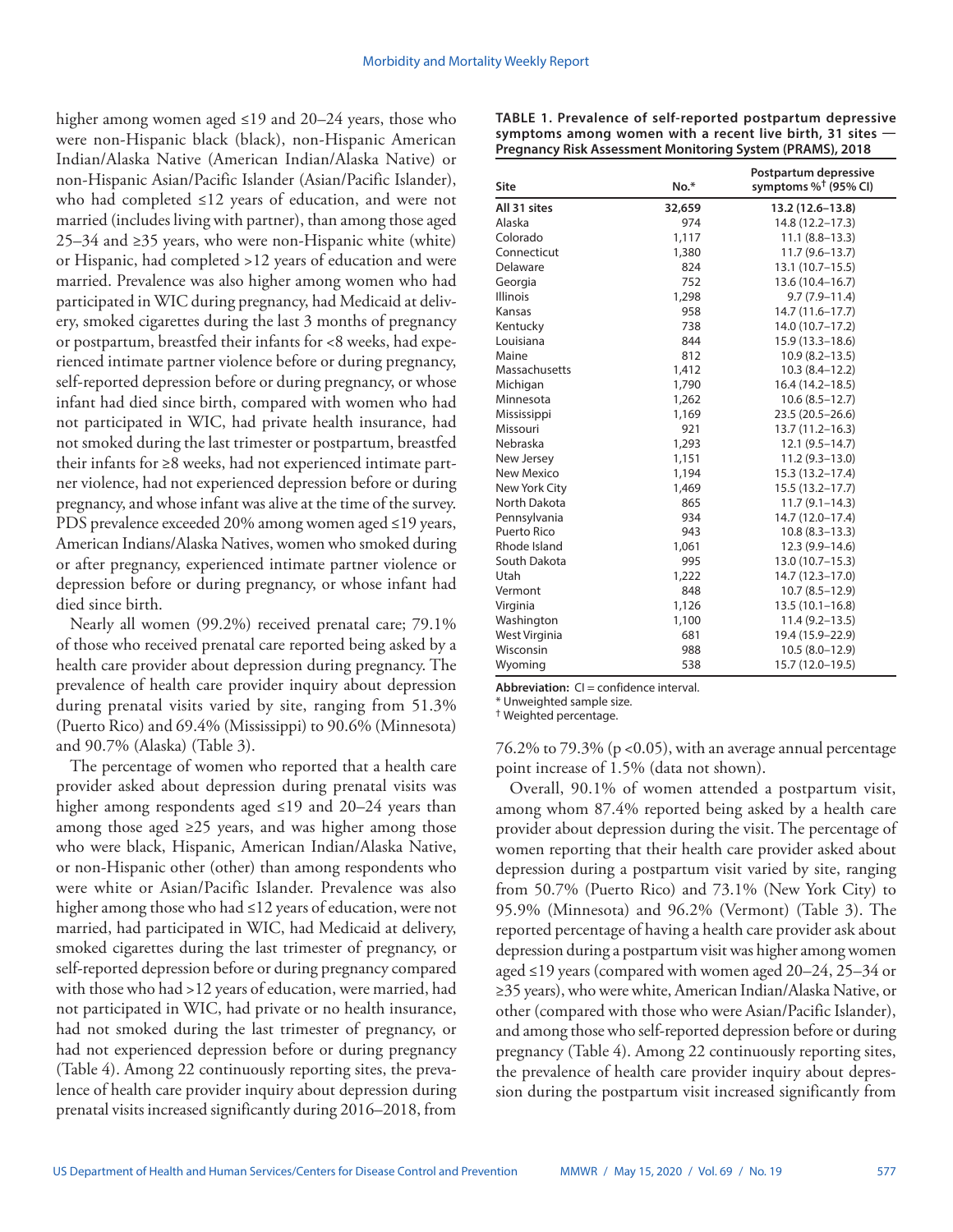**TABLE 2. Prevalence of self-reported postpartum depressive symptoms among women with a recent live birth, by selected characteristics — Pregnancy Risk Assessment Monitoring System (PRAMS), 31 sites,**\* **2018**

**Characteristic Postpartum depressive symptoms (N = 32,659)† %§ (95% CI) Age group (yrs)**¶  $≤19$  22.2 (18.8–25.6) 20–24 17.8 (16.3–19.4) 25–34 11.9 (11.2–12.6)  $≥35$  10.8 (9.7–12.0) **Race/Ethnicity¶** White, non-Hispanic 11.4 (10.7–12.1)<br>Black, non-Hispanic 18.2 (16.5–19.9) Black, non-Hispanic Hispanic 12.0 (10.8–13.2) American Indian/Alaska Native, non-Hispanic 22.0 (17.7–26.3) Asian/Pacific Islander, non-Hispanic 19.2 (16.6–21.7) Other, non-Hispanic 16.3 (13.1–19.5) **Education level (yrs)¶** <12 17.8 (15.8–19.7) 12 16.2 (14.9–17.5) >12 11.2 (10.6–11.9) **Marital status¶** Married 11.0 (10.3–11.6)<br>Not married \*\* 16.9 (15.9–17.9) 16.9 (15.9–17.9) **WIC participation during pregnancy¶** Yes 17.0 (15.9–18.0)<br>No 11.2 (10.6–11.9) No 11.2 (10.6–11.9) **Health insurance at delivery¶**  $10.1 (9.5-10.8)$ Medicaid 17.2 (16.3–18.2) None 13.2 (10.0–16.3) **No. of previous live births** First birth 13.2 (12.3–14.1) Second or later birth 13.2 (12.5–13.9) **Smoked cigarettes during last 3 mos of pregnancy¶** Yes 22.3 (19.7–24.8) No 12.4 (11.9–13.0) **Smoked cigarettes postpartum¶** Yes 21.5 (19.4–23.6) No 12.2 (11.6–12.8)

84.1% to 88.0% (p<0.05) during 2016–2018, with an average annual percentage point increase of 1.8% (data not shown).

## **Discussion**

In this survey of women with a recent live birth from 31 PRAMS sites, approximately one in eight reported experiencing postpartum depressive symptoms since their infant's birth; PRAMS responses are reported an average of 4 months postpartum, which suggests persistence of these symptoms. The observed variation in PDS by PRAMS sites and selected characteristics is similar to that found in previous reports using PRAMS data (*12*). Differences in the prevalence of PDS by site might reflect differences in the distribution of risk factors, such as low socioeconomic status (*13*). In some subgroups, approximately 20% of women reported PDS, including those **TABLE 2. (***Continued***) Prevalence of self-reported postpartum depressive symptoms among women with a recent live birth, by selected characteristics — Pregnancy Risk Assessment Monitoring System (PRAMS), 31 sites,**\* **2018**

| Characteristic                                                        | Postpartum depressive<br>symptoms<br>$(N = 32.659)^+$<br>% <sup>§</sup> (95% CI) |  |  |  |
|-----------------------------------------------------------------------|----------------------------------------------------------------------------------|--|--|--|
| Any intimate partner violence before/during pregnancy <sup>¶,††</sup> |                                                                                  |  |  |  |
| Yes                                                                   | 33.1 (28.7-37.4)                                                                 |  |  |  |
| No                                                                    | 12.5 (11.9-13.0)                                                                 |  |  |  |
| Breastfeeding duration <sup>1</sup>                                   |                                                                                  |  |  |  |
| Breastfed >8 wks                                                      | $11.8(11.1 - 12.4)$                                                              |  |  |  |
| Breastfed <8 wks                                                      | 15.6 (14.2-17.0)                                                                 |  |  |  |
| Never breastfed                                                       | 14.0 (12.3-15.6)                                                                 |  |  |  |
| Infant gestational age at birth (wks) <sup>1</sup>                    |                                                                                  |  |  |  |
| Preterm $(<$ 37)                                                      | 17.1 (15.5-18.8)                                                                 |  |  |  |
| Term $(≥37)$                                                          | 12.8 (12.2-13.4)                                                                 |  |  |  |
| Infant vital status at survey completion <sup>¶</sup>                 |                                                                                  |  |  |  |
| Alive                                                                 | 13.0 (12.4–13.5)                                                                 |  |  |  |
| Deceased                                                              | 48.7 (39.3 - 58.1)                                                               |  |  |  |
| Self-reported depression before pregnancy <sup>11</sup>               |                                                                                  |  |  |  |
| Yes                                                                   | 28.7 (26.7-30.7)                                                                 |  |  |  |
| No                                                                    | $10.6(10.1 - 11.2)$                                                              |  |  |  |
| Self-reported depression during pregnancy <sup>11</sup>               |                                                                                  |  |  |  |
| Yes                                                                   | 34.3 (32.2 - 36.5)                                                               |  |  |  |
| No                                                                    | $9.9(9.4 - 10.5)$                                                                |  |  |  |
| HCP asked about depression during prenatal visit <sup>1</sup>         |                                                                                  |  |  |  |
| Yes                                                                   | $12.7(12.0-13.3)$                                                                |  |  |  |
| No                                                                    | 14.5 (13.2–15.8)                                                                 |  |  |  |
| HCP asked about depression during postpartum visit <sup>1</sup>       |                                                                                  |  |  |  |
| Yes                                                                   | $12.3(11.6 - 12.9)$                                                              |  |  |  |
| No                                                                    | 14.3 (12.5-16.0)                                                                 |  |  |  |

Abbreviations: CI = confidence interval; HCP = health care provider; WIC = Special Supplemental Nutrition Program for Women, Infants, and Children. \* Alaska, Colorado, Connecticut, Delaware, Georgia, Illinois, Kansas, Kentucky, Louisiana, Maine, Massachusetts, Michigan, Minnesota, Mississippi, Missouri, Nebraska, New Jersey, New Mexico, New York City, North Dakota, Pennsylvania, Puerto Rico, Rhode Island, South Dakota, Utah, Vermont,

Virginia, Washington, West Virginia, Wisconsin, and Wyoming.

† Unweighted sample size.

§ Weighted percentage.

¶ p<0.05 from chi-squared test of independence.

\*\* Includes single status or living with partner.

†† Includes intimate partner violence from current husband/partner or ex-husband/ex-partner.

aged ≤19 years, who were American Indian/Alaska Native, smoked cigarettes during pregnancy or postpartum, experienced intimate partner violence before or during pregnancy, or self-reported depression before or during pregnancy.

Women with postpartum depression are more likely to have a diagnosis of depression either before or during pregnancy (*14*). In this analysis, the percentage of women with PDS was similarly higher among those who self-reported depression before or during pregnancy; this might reflect the continuum of the condition across the preconception and perinatal period. This study used an adaption of two items from the Patient Health Questionnaire-2, an evidence-based tool used to screen for current depressive symptoms. If the criteria for positive symptomology are met using this tool in clinical practice,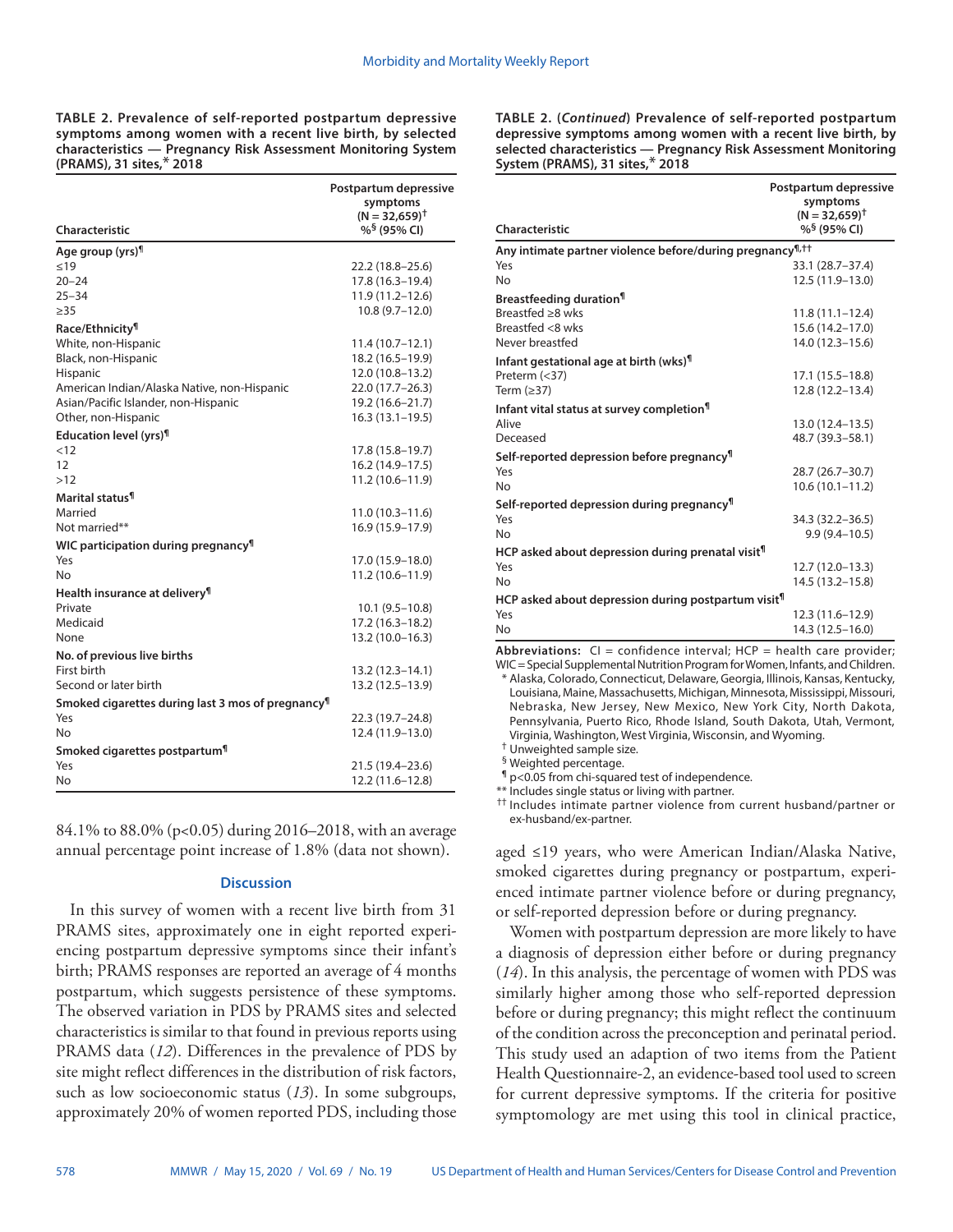**TABLE 3. Prevalence of health care providers asking about depression during prenatal and postpartum visits as reported by women with a recent live birth — Pregnancy Risk Assessment Monitoring System (PRAMS), 31 sites, 2018**

|                   | Health care providers asked about depression<br>%* (95% CI) |                                       |  |
|-------------------|-------------------------------------------------------------|---------------------------------------|--|
| <b>Site</b>       | <b>Prenatal visit</b><br>$(n = 32,619)^+$                   | Postpartum visit<br>$(n = 29, 187)^+$ |  |
| All 31 sites      | 79.1 (78.4-79.7)                                            | 87.4 (86.9-88.0)                      |  |
| Alaska            | 90.7 (88.5-92.8)                                            | 94.2 (92.4-96.0)                      |  |
| Colorado          | 82.5 (79.9-85.0)                                            | 93.0 (91.2-94.8)                      |  |
| Connecticut       | 73.5 (70.3-76.6)                                            | 89.8 (87.6-92.1)                      |  |
| Delaware          | 85.1 (82.5-87.6)                                            | 88.7 (86.2-91.1)                      |  |
| Georgia           | 79.1 (75.3-82.9)                                            | 85.8 (82.3–89.2)                      |  |
| <b>Illinois</b>   | 82.2 (79.9-84.5)                                            | 91.7 (90.0-93.4)                      |  |
| Kansas            | 77.9 (74.6-81.2)                                            | 85.2 (82.3-88.2)                      |  |
| Kentucky          | 69.7 (65.3-74.1)                                            | 85.4 (81.8-88.9)                      |  |
| Louisiana         | 70.8 (67.4–74.2)                                            | 75.0 (71.7–78.4)                      |  |
| Maine             | $90.5(88.1 - 92.8)$                                         | 95.5 (93.8–97.3)                      |  |
| Massachusetts     | 82.7 (80.1-85.3)                                            | 93.6 (91.9-95.2)                      |  |
| Michigan          | 83.4 (81.2-85.6)                                            | 88.6 (86.6-90.5)                      |  |
| Minnesota         | 90.6 (88.7-92.5)                                            | 95.9 (94.5-97.3)                      |  |
| Mississippi       | 69.4 (66.1-72.7)                                            | 76.9 (73.8-80.1)                      |  |
| Missouri          | 77.9 (74.9-81.0)                                            | 85.2 (82.4-88.0)                      |  |
| Nebraska          | 86.3 (83.6-89.0)                                            | 89.8 (87.4-92.3)                      |  |
| New Jersey        | 71.6 (68.8-74.4)                                            | 84.8 (82.5-87.1)                      |  |
| <b>New Mexico</b> | 89.1 (87.3-90.9)                                            | 93.7 (92.2-95.2)                      |  |
| New York City     | 71.2 (68.4-73.9)                                            | 73.1 (70.2-76.0)                      |  |
| North Dakota      | 89.6 (87.2-92.0)                                            | 94.1 (92.1-96.2)                      |  |
| Pennsylvania      | 81.4 (78.6-84.2)                                            | 90.7 (88.4-93.0)                      |  |
| Puerto Rico       | 51.3 (47.3–55.3)                                            | 50.7 (46.1-55.2)                      |  |
| Rhode Island      | 83.9 (81.4–86.4)                                            | 91.8 (89.9–93.7)                      |  |
| South Dakota      | 87.1 (84.6–89.6)                                            | 95.0 (93.4–96.7)                      |  |
| Utah              | 69.5 (66.3-72.8)                                            | 87.3 (84.8-89.7)                      |  |
| Vermont           | 89.6 (87.6-91.7)                                            | 96.2 (94.9-97.6)                      |  |
| Virginia          | 77.0 (73.0-81.1)                                            | 90.3 (87.2-93.3)                      |  |
| Washington        | 84.8 (82.2-87.4)                                            | 91.1 (89.1-93.2)                      |  |
| West Virginia     | 78.6 (74.8-82.3)                                            | 82.4 (78.7-86.1)                      |  |
| Wisconsin         | 85.8 (82.8-88.9)                                            | 90.9 (88.2-93.6)                      |  |
| Wyoming           | 80.2 (76.1-84.3)                                            | 85.9 (82.2-89.7)                      |  |

Abbreviation:  $Cl =$  confidence interval.

\* Weighted percentage.

† Unweighted sample size.

the patient should receive further assessment to determine whether a diagnosis of major depressive episode is warranted (*4*). Identifying women with PDS should be complemented with adequate systems to ensure needed diagnosis, treatment, and follow-up (*5*). One study from the National Survey of Drug Use and Health indicated that past-year major depressive episodes are common in both pregnant (7.7%) and nonpregnant (11.1%) females of reproductive age (*15*). Furthermore, regardless of pregnancy status, as many as 60% of these persons did not receive a clinical diagnosis and only one half received treatment (*15*). To optimize the health of women and infants, postpartum care should become an ongoing process, with services and support tailored to each woman's individual needs. The comprehensive postpartum visit should include a full assessment of physical, social, and psychological wellbeing. Women with chronic medical conditions should be

**TABLE 4. Prevalence of health care providers asking about depression during prenatal and postpartum visits as reported by women with a recent live birth, by selected characteristics — Pregnancy Risk Assessment Monitoring System (PRAMS), 31 sites,\* 2018**

|                                                                            | Health care providers asked about<br>depression % <sup>†</sup> (95% CI) |                                       |  |
|----------------------------------------------------------------------------|-------------------------------------------------------------------------|---------------------------------------|--|
| <b>Characteristic</b>                                                      | <b>Prenatal visits</b><br>$(n = 32,619)^{9}$                            | Postpartum visit<br>$(n = 29, 187)^5$ |  |
| Age group (yrs) <sup>1,**</sup>                                            |                                                                         |                                       |  |
| $\leq 19$                                                                  | 86.9 (84.0-89.7)                                                        | 91.3 (89.4-93.3)                      |  |
| $20 - 24$                                                                  | 83.2 (81.7–84.7)                                                        | 87.8 (86.4–89.2)                      |  |
| $25 - 34$                                                                  | 78.6 (77.7–79.5)                                                        | 87.4 (86.7–88.2)                      |  |
| $\geq$ 35                                                                  | 74.9 (73.3-76.6)                                                        | 86.4 (85.1–87.7)                      |  |
| Race/Ethnicity <sup>¶,**</sup>                                             |                                                                         |                                       |  |
| White, non-Hispanic                                                        | 76.7 (75.8–77.6)                                                        | 88.1 (87.3–88.8)                      |  |
| Black, non-Hispanic                                                        | 85.5 (84.0–87.0)                                                        | 86.8 (85.2–88.4)                      |  |
| Hispanic                                                                   | 81.8 (80.4–83.2)                                                        | 86.2 (84.8–87.5)                      |  |
| American Indian/Alaska Native, non-Hispanic 91.5 (88.2–94.8)               |                                                                         | 92.2 (88.3-96.1)                      |  |
| Asian/Pacific Islander, non-Hispanic                                       | 74.6 (71.8–77.5)                                                        | 83.0 (80.6-85.5)                      |  |
| Other, non-Hispanic                                                        | 82.8 (79.6-86.1)                                                        | 91.4 (88.5–94.3)                      |  |
| Education level (yrs) <sup>¶</sup>                                         |                                                                         |                                       |  |
| < 12<br>12                                                                 | 84.4 (82.6-86.2)                                                        | 87.7 (85.9–89.6)                      |  |
| >12                                                                        | 83.2 (81.9-84.6)<br>76.5 (75.7–77.4)                                    | 87.1 (85.8-88.4)<br>87.4 (86.8-88.1)  |  |
|                                                                            |                                                                         |                                       |  |
| Marital status <sup>¶</sup><br>Married                                     |                                                                         |                                       |  |
| Not married <sup>††</sup>                                                  | 75.8 (74.9–76.7)<br>84.5 (83.5 - 85.5)                                  | 87.2 (86.5-87.9)<br>87.9 (86.9-88.8)  |  |
|                                                                            |                                                                         |                                       |  |
| WIC participation during pregnancy <sup>¶</sup>                            |                                                                         |                                       |  |
| Yes<br>No                                                                  | 84.1 (83.0-85.1)<br>76.4 (75.6–77.3)                                    | 88.2 (87.3-89.1)                      |  |
|                                                                            |                                                                         | 87.1 (86.4-87.8)                      |  |
| Health insurance at delivery <sup>11</sup>                                 |                                                                         |                                       |  |
| Private<br>Medicaid                                                        | 75.2 (74.3–76.2)<br>84.3 (83.3-85.2)                                    | 87.2 (86.5–88.0)                      |  |
| None                                                                       | 77.3 (73.2-81.4)                                                        | 87.9 (87.0–88.8)<br>86.9 (83.4-90.4)  |  |
|                                                                            |                                                                         |                                       |  |
| No. of previous live births**<br>First birth                               | 78.4 (77.3–79.5)                                                        | 88.4 (87.5-89.2)                      |  |
| Second or later birth                                                      | 79.5 (78.7-80.3)                                                        | 86.9 (86.2-87.6)                      |  |
|                                                                            |                                                                         |                                       |  |
| Smoked cigarettes during last 3 mos of pregnancy <sup>¶</sup><br>Yes       | 83.7 (81.4-86.1)                                                        | 87.7 (85.2-90.1)                      |  |
| No                                                                         | 78.7 (78.0-79.4)                                                        | 87.5 (86.9-88.0)                      |  |
|                                                                            |                                                                         |                                       |  |
| Smoked cigarettes postpartum<br>Yes                                        |                                                                         | 87.9 (85.9-89.9)                      |  |
| No                                                                         | N/A                                                                     | 87.5 (86.9-88.1)                      |  |
|                                                                            |                                                                         |                                       |  |
| Any intimate partner violence before/during pregnancy <sup>§§</sup><br>Yes |                                                                         |                                       |  |
| No                                                                         | 80.5 (76.9-84.2)<br>79.0 (78.3-79.7)                                    | 85.9 (82.4–89.3)<br>87.6 (87.0-88.1)  |  |
|                                                                            |                                                                         |                                       |  |
| Self-reported depression before pregnancy <sup>¶,**</sup><br>Yes           |                                                                         |                                       |  |
| No                                                                         | 86.2 (84.7–87.7)<br>77.9 (77.2–78.7)                                    | 90.5 (89.0–91.9)<br>87.0 (86.4–87.7)  |  |
|                                                                            |                                                                         |                                       |  |
| Self-reported depression during pregnancy <sup>1,**</sup>                  | 85.5 (83.9-87.1)                                                        |                                       |  |
| Yes<br>No                                                                  | 78.1 (77.4-78.8)                                                        | 90.7 (89.3–92.2)<br>87.0 (86.4-87.6)  |  |
|                                                                            |                                                                         |                                       |  |

**Abbreviations:** CI = confidence interval; N/A = not applicable; WIC = Special Supplemental Nutrition Program for Women, Infants, and Children.

\* Alaska, Colorado, Connecticut, Delaware, Georgia, Illinois, Kansas, Kentucky, Louisiana, Maine, Massachusetts, Michigan, Minnesota, Mississippi, Missouri, Nebraska, New Jersey, New Mexico, New York City, North Dakota, Pennsylvania, Puerto Rico, Rhode Island, South Dakota, Utah, Vermont, Virginia, Washington, West Virginia, Wisconsin, and Wyoming.

† Weighted percentage.

§ Unweighted sample size.

¶ p<0.05 from chi-squared test of independence for the prenatal period.

\*\* p<0.05 from chi-squared test of independence for the postpartum period.

†† Includes single status or living with partner.

<sup>§§</sup> Includes intimate partner violence from current husband/partner or ex-husband/ex-partner.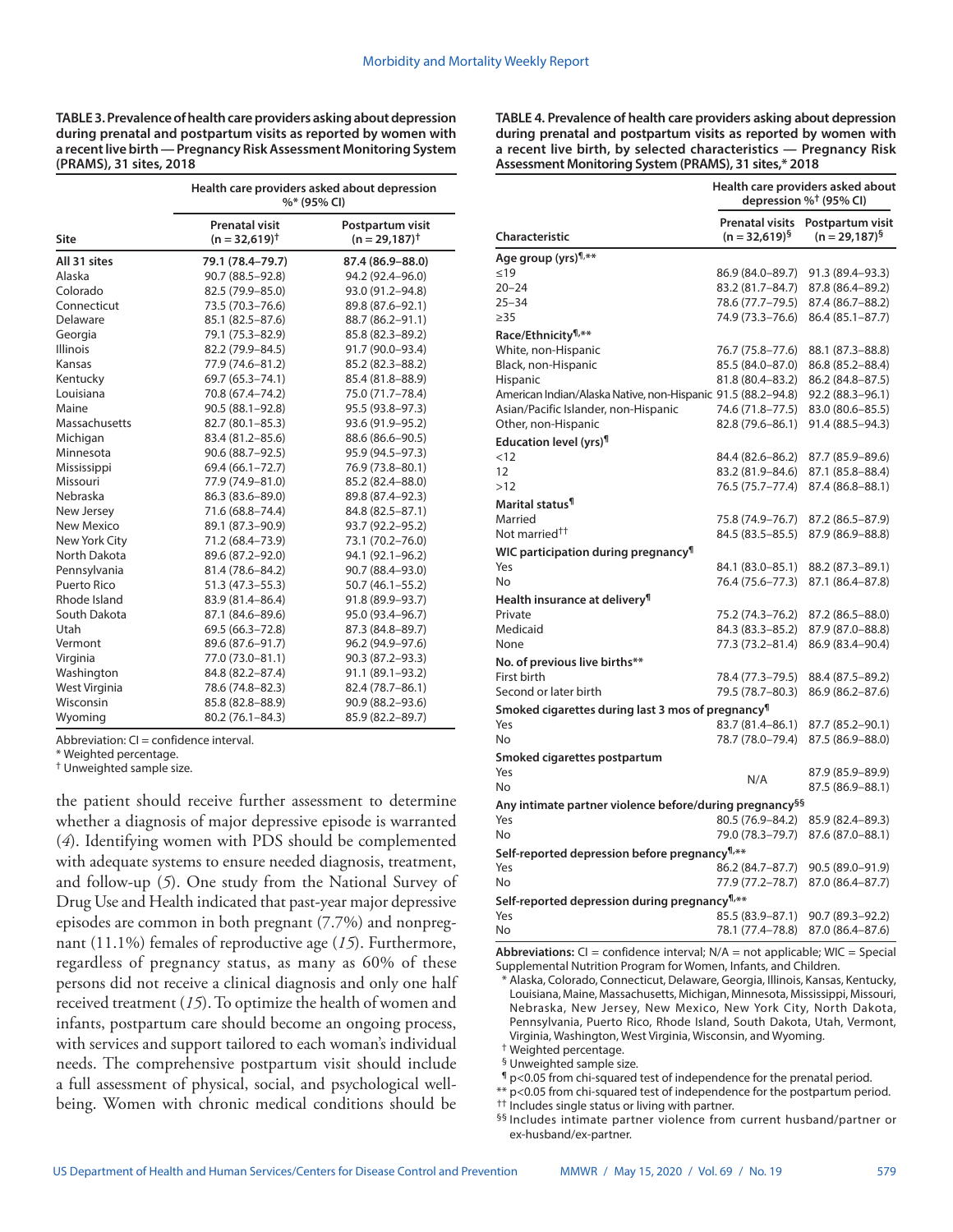#### **Summary**

## What is already known about this topic?

Perinatal depression is a complication of pregnancy associated with poor maternal and infant health outcomes. Universal screening of pregnant and postpartum women for depression is recommended.

## What is added by this report?

Although 13% of surveyed women with a recent live birth reported depressive symptoms during the postpartum period, one in five did not report a health care provider asking about depression during prenatal visits and one in eight reported they were not asked about depression during postpartum visits.

#### What are the implications for public health practice?

Health care provider screening of all women in the perinatal period can increase identification of women at risk for depression and provision of care or referral for appropriate diagnosis and treatment.

counseled regarding the importance of timely follow-up with their obstetrician–gynecologist or primary care provider for ongoing coordination of care (*16*).

The prevalence of inquiry about depression by a health care provider was higher during postpartum than prenatal visits, both overall and in 21 (68%) of 31 participating sites. The emphasis in ACOG recommendations for a full assessment of mood and emotional well-being in the postpartum period (*7*) and less evidence of the benefit of screening pregnant versus postpartum women for depression (*5*) might explain some of these differences. Although universal screening for depression is recommended for pregnant and postpartum women (*6*,*7*), variation was seen in the percentage of women who reported being asked about depression by the characteristics assessed. Despite the observed increase in the percentage of health care providers asking women about depression over time, one in eight women with a live birth in 2018 reported not being asked about depression during a postpartum visit, and one in five did not report being asked at a prenatal visit. Health care providers can provide timely perinatal depression education to women and family members or other support persons.§§ Health systems can implement quality improvement through screening and linkage to care for depression during both the prenatal and postpartum periods (*17*).

Variation in site-based estimates of the percentage of health care providers who asked about depression might be related to differences in state initiatives to increase provider capacity and link women to care. For example, state-based programs

such as the Massachusetts Child Psychiatry Access Program for Moms aim to increase the capacity of obstetric providers to address perinatal depression in health care settings (*18*). The Health Resources and Services Administration recently funded seven states to implement programs to support providers, through real-time psychiatric consultation, care coordination, and training in screening, assessing, referring, and treating pregnant and postpartum women for depression and other behavioral health conditions.¶¶ Additional state-level programmatic initiatives can be leveraged to address perinatal depression through programs such as Healthy Start,\*\*\* home visiting,††† and Title V.§§§

The findings in this report are subject to at least five limitations. First, results are only representative of women with a recent live birth in the PRAMS sites that are included in the report. Second, postpartum depressive symptoms were self-reported and are not necessarily indicative of a clinical diagnosis of depression. Third, estimates might not capture depressive symptoms that resolved before or began after survey completion, which occurred an average of approximately 4 months after the live birth. Fourth, self-reported PDS and provider discussions about depression are subject to both recall and social desirability biases. Finally, the study assessed health care provider inquiry about depression during prenatal and postpartum visits, but these data cannot provide knowledge of whether recommended screening and referrals were performed or of the content of any care provided outside of the health care setting.

Perinatal depression is a common complication of pregnancy that can be addressed at multiple levels. Screening for perinatal depression should be accompanied by evidence-based systems for diagnosis, counseling, treatment, and referral. Ongoing, site-specific surveillance with PRAMS can be used to monitor estimates of PDS and provider discussions about depression in the perinatal period and identify opportunities for providers, health systems, and states to better support women and their families.

### **Acknowledgments**

Pregnancy Risk Assessment Monitoring System (PRAMS) Working Group members: Kathy Perham-Hester, Alaska; Ashley Juhl, Colorado; Jennifer Morin, Connecticut; George Yocher, Delaware; Fay Stephens, Georgia; Julie Doetsch, Illinois; Lisa Williams, Kansas; Tracey D. Jewell, Kentucky; Rosaria Trichilo, Louisiana; Virginia

<sup>§§</sup> [https://safehealthcareforeverywoman.org/wp-content/uploads/2017/11/](https://safehealthcareforeverywoman.org/wp-content/uploads/2017/11/Maternal-Mental-Health-Bundle.pdf) [Maternal-Mental-Health-Bundle.pdf;](https://safehealthcareforeverywoman.org/wp-content/uploads/2017/11/Maternal-Mental-Health-Bundle.pdf).[https://www.jognn.org/article/S0884-](https://www.jognn.org/article/S0884-2175(17)30001-1/fulltext) [2175\(17\)30001-1/fulltext](https://www.jognn.org/article/S0884-2175(17)30001-1/fulltext).

<sup>¶¶</sup> [https://www.hrsa.gov/about/news/press-releases/](https://www.hrsa.gov/about/news/press-releases/hrsa-awards-12-million-maternal-child-mental-health-programs#behavioral) [hrsa-awards-12-million-maternal-child-mental-health-programs#behavioral](https://www.hrsa.gov/about/news/press-releases/hrsa-awards-12-million-maternal-child-mental-health-programs#behavioral).

<sup>\*\*\*</sup> National Healthy Start Association. Stress and Depression Training Toolkit.<br>http://nationalhealthystart.org/member/training.

<http://nationalhealthystart.org/member/training>. ††† [https://www.childwelfare.gov/topics/preventing/prevention-programs/](https://www.childwelfare.gov/topics/preventing/prevention-programs/homevisit/maternal-mental-health/) [homevisit/maternal-mental-health/.](https://www.childwelfare.gov/topics/preventing/prevention-programs/homevisit/maternal-mental-health/) §§§ [https://mchb.tvisdata.hrsa.gov/PrioritiesAndMeasures/](https://mchb.tvisdata.hrsa.gov/PrioritiesAndMeasures/NationalOutcomeMeasures)

[NationalOutcomeMeasures](https://mchb.tvisdata.hrsa.gov/PrioritiesAndMeasures/NationalOutcomeMeasures).